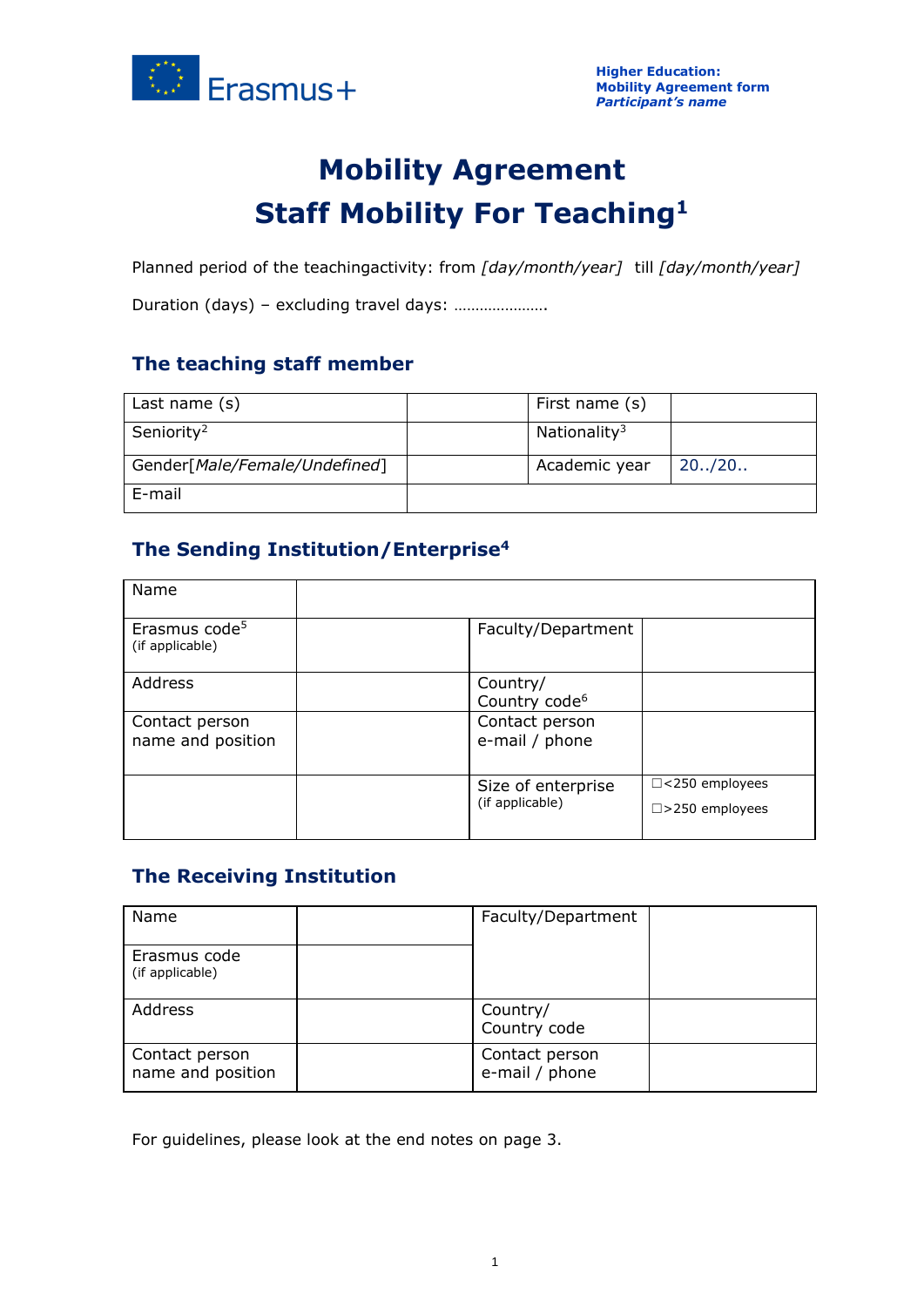

# **Section to be completed BEFORE THE MOBILITY**

## **I. PROPOSED MOBILITY PROGRAMME**

Main subject field<sup>7</sup>: .....................

Level (select the main one): Short cycle (EQF level 5)  $\Box$ ; Bachelor or equivalent first cycle (EQF level 6)□; Master or equivalent second cycle (EQF level 7)□; Doctoral or equivalent third cycle (EQF level  $8)$  $\Box$ 

Number of students at the receiving institution benefiting from the teaching programme: ………………

Number of teaching hours<sup>8</sup>: .....................

Language of instruction: ………………………………………

#### **Overall objectives of the mobility:**

**Added value of the mobility (in the context of the modernisation and internationalisation strategies of the institutions involved):**

**Content of the teaching programme:**

**Expected outcomes and impact (e.g. on the professional development of the teaching staff member and on the competences of students at both institutions):**

#### **II. COMMITMENT OF THE THREE PARTIES**

By signing<sup>9</sup> this document, the teaching staff member, the sending institution/enterprise and the receiving institution confirm that they approve the proposed mobility agreement.

The sending higher education institution supports the staff mobility as part of its modernisation and internationalisation strategy and will recognise it as a component in any evaluation or assessment of the teaching staff member.

The teaching staff member will share his/her experience, in particular its impact on his/her professional development and on the sending higher education institution, as a source of inspiration to others.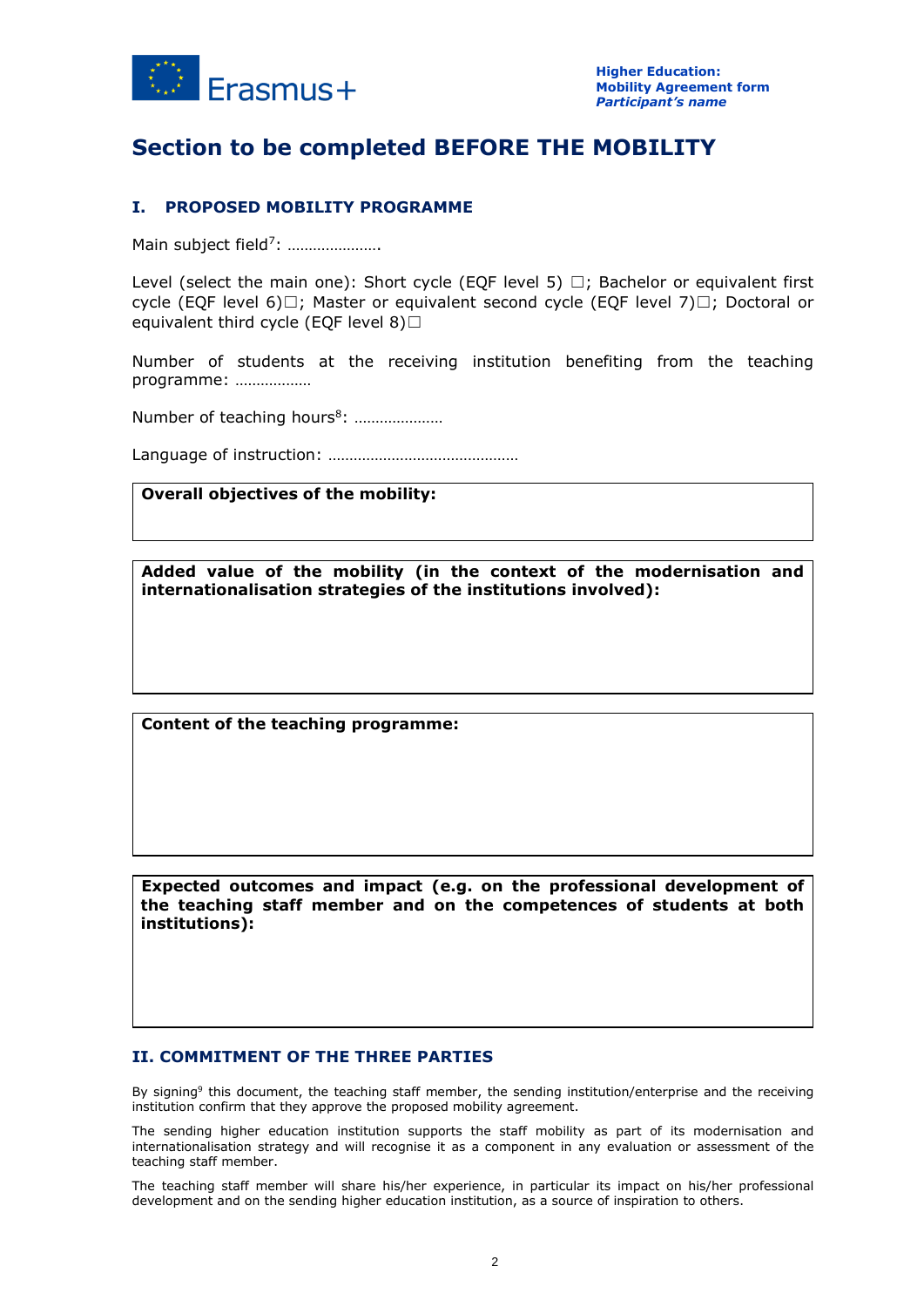

The teaching staff member and the beneficiaryinstitution commit to the requirements set out in the grant agreement signed between them.

The teaching staff member and the receiving institution will communicate to the sending institution/enterprise any problems or changes regarding the proposed mobility programme or mobility period.

## **The teaching staff member**

Name:

Signature: **Date:** Date: **Date:** Date: **Date:** Date: **Date:** Date: **Date:** Date: **Date:** 2014

## **The sending institution/enterprise**

Name of the responsible person:

Signature: Date: Date: Date: Date: Date: Date: Date: Date: Date: Date: Date: Date: Date: Date: Date: Date: Date: Date: Date: Date: Date: Date: Date: Date: Date: Date: Date: Date: Date: Date: Date: Date: Date: Date: Date: D

## **The receiving institution**

Name of the responsible person:

Signature: Notified that the set of the set of the set of the set of the set of the Date:

<sup>1</sup>Adaptations of this template:

- In case the mobility combines teaching and training activities, **this template** should be used and adjusted to fit both activity types.
- Inthe case of mobility between **Programme and Partner Country HEIs**, this agreement must be always signed by the staff member, the Programme Country HEI and the Partner Country HEI (three signatures in total).
- In the case of **invited staff from enterprises to teach in Partner Country HEIs**, this agreement must be signed bythe participant, the Programme Country HEI as beneficiary; the Partner Country HEI receiving the staff member and the Programme Country enterprise(four signatures in total). An additional space will be added for signature of the Programme Country HEI organising the mobility.
- For **invited staff from enterprises to teach in Programme Country HEIs**, it will be sufficient with the signature of the staff member, the Programme Country HEI and the sending organisation (three signatures in total, same as in mobility between Programme Countries).

<sup>2</sup>**Seniority:** Junior (approx. < 10 years of experience), Intermediate (approx. > 10 and < 20 years of experience) or Senior (approx. > 20 years of experience).

<sup>3</sup>**Nationality:** Country to which the person belongs administratively and that issues the ID card and/or passport.

<sup>4</sup>AnyProgramme or Partner Countryenterprise or, more generally, any public or private organisation active in the labour market or in the fields of education, training and youth.

<sup>5</sup>**Erasmus Code:** A unique identifier that every higher education institution that has been awarded with the Erasmus Charter for Higher Education receives. It is only applicable to higher education institutions located in Programme Countries.

<sup>6</sup>**Country code**: ISO 3166-2 country codes available at: [https://www.iso.org/obp/ui/#search.](https://www.iso.org/obp/ui/#search)

<sup>7</sup> Th[eISCED-F 2013 search tool\(](http://ec.europa.eu/education/tools/isced-f_en.htm)available at [http://ec.europa.eu/education/tools/isced-f\\_en.htm\)](http://ec.europa.eu/education/tools/isced-f_en.htm) should be used to find the ISCED 2013 detailed field of education and training.

 ${}^{8}A$  minimum of 8 teaching hours per week (or any shorter period of stay) has to be respected. If the mobility lasts longer than one week, the minimum number of teaching hours for an incomplete week shall be proportional to the duration of that week. If the teaching activity is combined with a training activity during a single period abroad, the minimum is reduced to 4 teaching hours per week (or any shorter period of stay). There is no minimum number of teaching hours for invited staff from enterprises.

<sup>9</sup> Circulating papers with original signatures is not compulsory. Scanned copies of signatures or electronic signatures may be accepted, depending on the national legislation of the country of the sending institution (in the case of mobility with Partner Countries: the national legislation of the Programme Country).